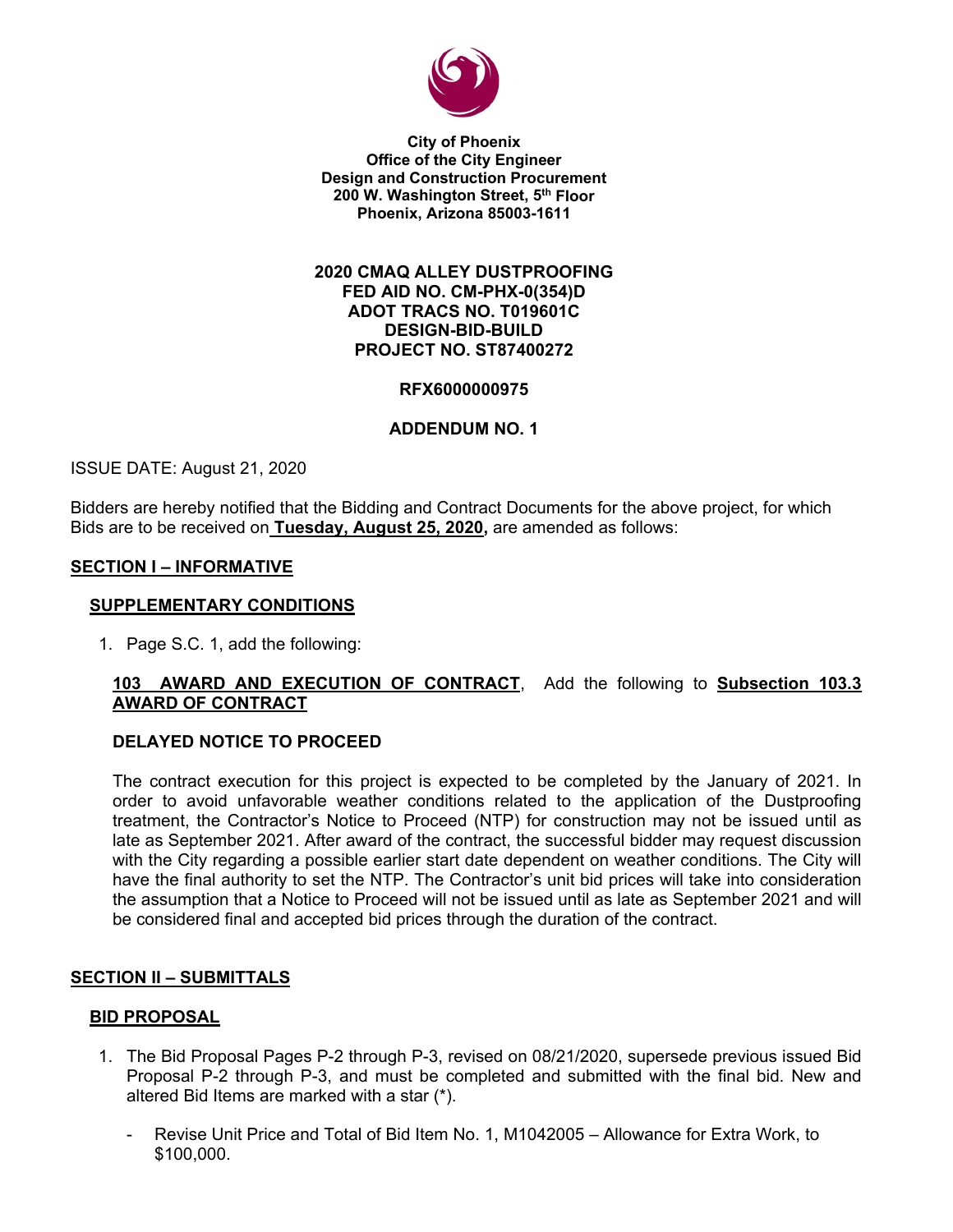Revise Quantity of Bid Item No. 5, M3300502 - Pre-Coated Chips, to 5,051.00.  $\overline{a}$ 

NOTE: Bidders must acknowledge receipt of this Addendum by listing the number and date, where provided, on the PROPOSAL P.-1

**END OF ADDENDUM** 

Jose Rodriguez Project Manager Street Transportation Department

ENGINEER'S SEAL

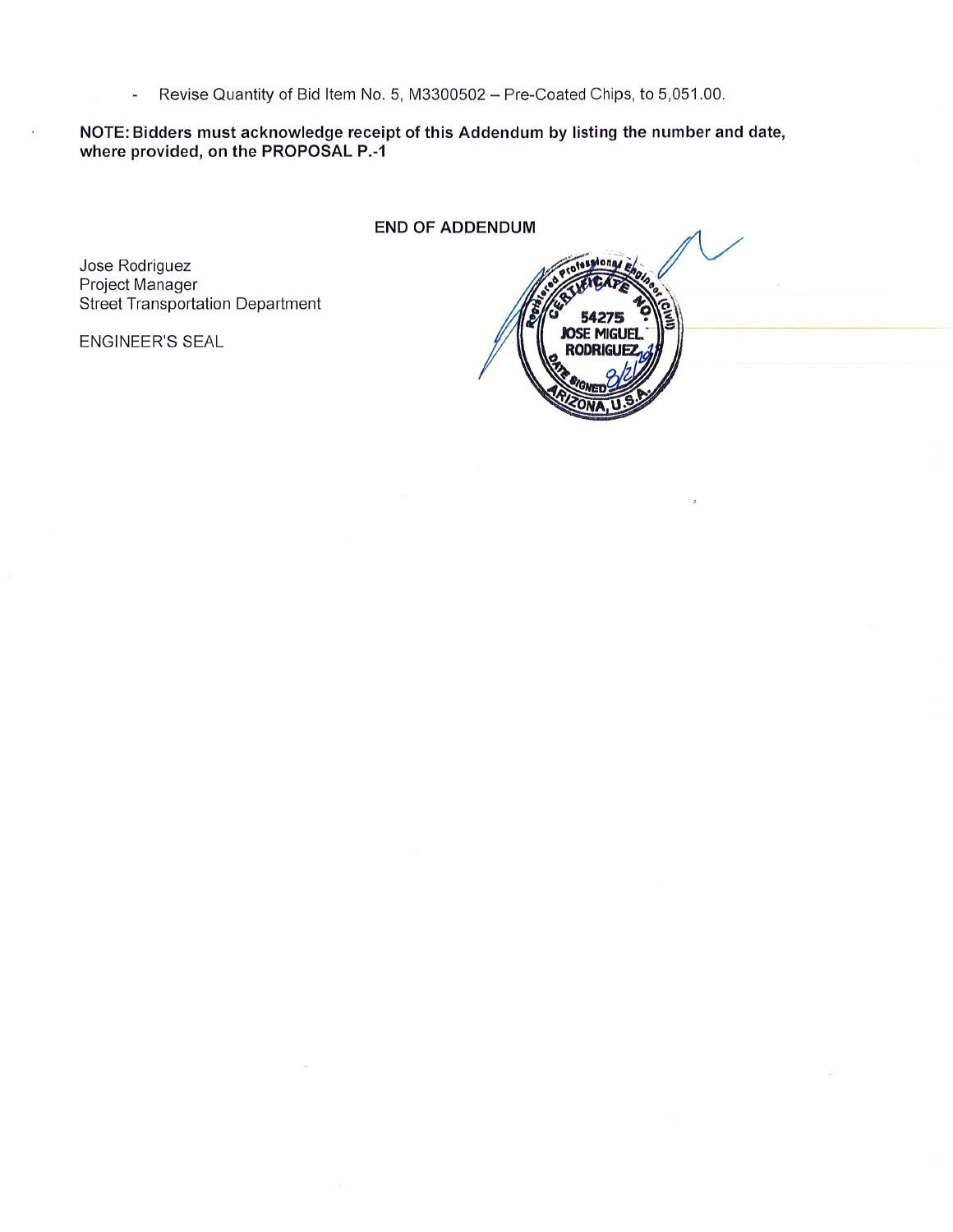# City of Phoenix BID PROPOSAL

# **2020 CMAQ Alley Dustproofing Project No: ST87400272 Federal Aid No: PHX-0(354)D ADOT TRACS No: T019601C**

| Item No.                   | <b>Description</b>                                                                  | Unit     | Quantity   | <b>Unit Price</b> | <b>Total</b> |
|----------------------------|-------------------------------------------------------------------------------------|----------|------------|-------------------|--------------|
| $1*$<br>M1042005           | Allowance for Extra Work                                                            | Job      | 1.00       | \$100,000.00      | \$100,000.00 |
| $\overline{2}$<br>M2010030 | Clearing & Grubbing (MAG 201) and<br>Subgrade Preparation (MAG 301)                 | Sq. Yd.  | 183,683.00 |                   |              |
| $\overline{3}$<br>M2050100 | Replace Unsuitable Subgrade Materials<br>(Contingent Item)                          | Cu. Yd.  | 496.00     |                   |              |
| $\overline{4}$<br>M3010101 | Removal of Degraded Asphalt Millings<br>(Contingent Item)                           | Ton      | 351.00     |                   |              |
| $5*$<br>M3300502           | <b>Pre-Coated Chips</b>                                                             | Ton      | 5,051.00   |                   |              |
| 6<br>M3300503              | Liquid Asphalt (MC-250)                                                             | Ton      | 454.00     |                   |              |
| $\overline{7}$<br>M3304100 | Power Broom<br>(Contingent Item)                                                    | Hour     | 30.00      |                   |              |
| $\overline{8}$<br>M3450020 | Adjust Existing Manhole Frame and<br>Cover, MAG Std Detail 422 (Contingent<br>Item) | Each     | 250.00     |                   |              |
| $\overline{9}$<br>M4012000 | <b>Traffic Control Devices</b>                                                      | Lump Sum | 1.00       |                   |              |